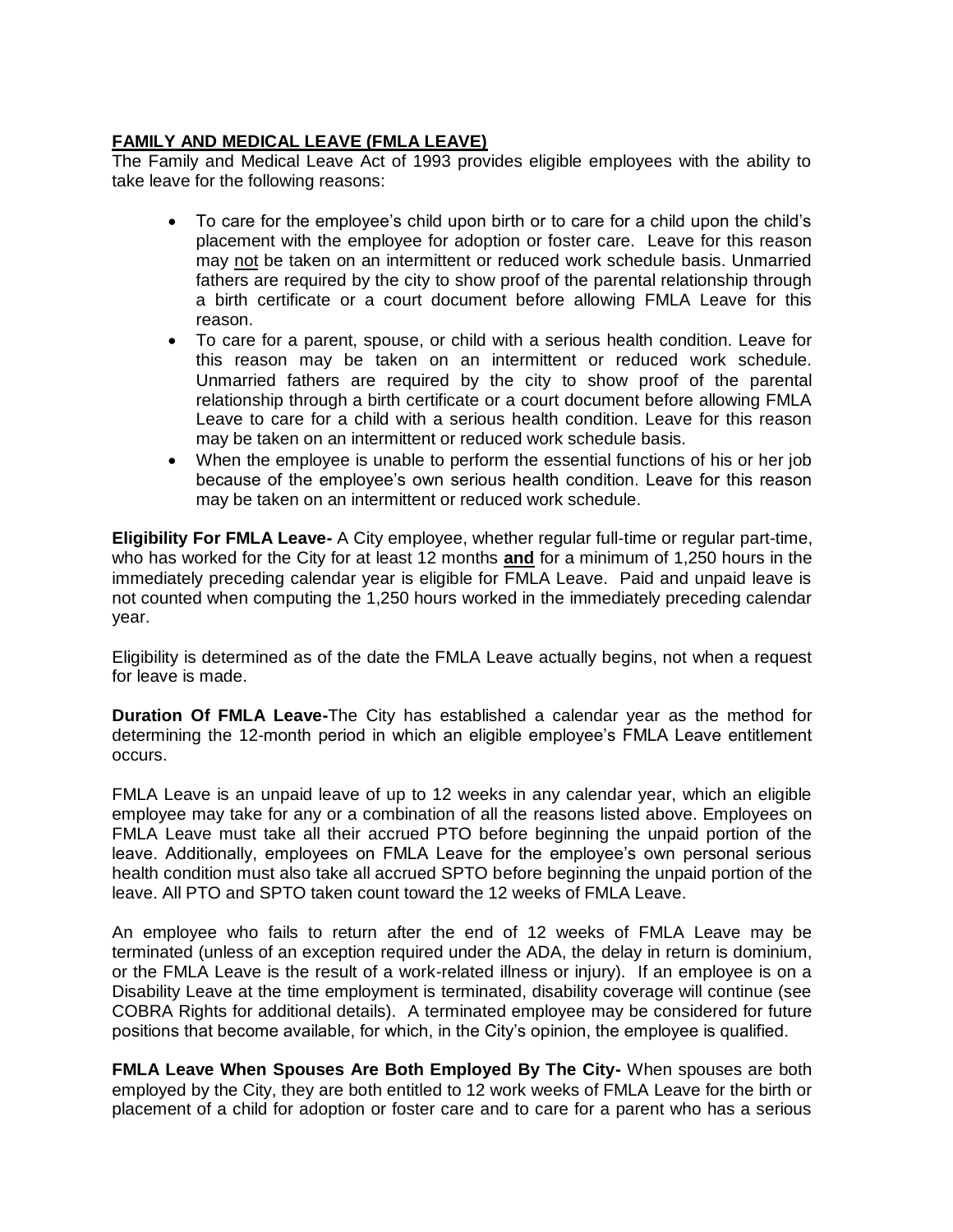health condition. Spouses may, however, each take up to 12 weeks of FMLA Leave to care for a child or spouse with a serious health condition. Each spouse is also entitled to take the entire amount of FMLA Leave for which they are entitled in the event of a personal serious illness.

**Definitions Associated With The FMLA-** According to the FMLA, a family member is defined as an employee's spouse, child, or parent. The FMLA's definitions follow:

*Spouse*: A spouse is a husband or wife. Domestic partners are not included.

*Child:* A son or daughter who is biological, adopted, or a foster child, stepchild, legal ward, or a child of a person standing "in loco parentis." A child must be either under the age of 18, or, if 18 years or older, mentally or physically disabled and unable to care for himself or herself. Individuals 18 years or older will be considered incapable of self care if they require daily active assistance or supervision with three or more "activities of daily living" (such as grooming, hygiene, dressing, and eating) or "instrumental activities of daily living" (including cooking, shopping, taking public transportation, and paying bills.)

*Parent:* Any person who is the biological parent of the employee or who stands or stood "in loco parentis" to the employee when the employee was a "child." In the case of an employee who requires FMLA Leave to care for someone who acted as the employee's parent, a biological or legal relationship is not necessary. Parents-in-law, however, are not included within the meaning of "parent."

*Serious Health Condition:* According to the FMLA, a serious health condition means an illness, injury impairment, or physical or mental condition that involves:

- 1. Inpatient care (i.e., an overnight hospital stay), including any period of incapacity or any subsequent treatment in connection with the inpatient care, or
- 2. Continuing treatment by a health care provider.

*Continuing Treatment:* Continuing treatment is defined as:

- 1. A period of incapacity of more than three consecutive calendar days involving one of the following:
	- **Treatment two or more times by, or under the orders of, a health care** provider, or
	- $\blacksquare$  Treatment by a health care provider on at least one occasion that results in a supervised regimen of continuing treatment (excluding those limited to over-the-counter medications).
- 2. A period of incapacity due to pregnancy, including severe morning sickness, or time needed for prenatal visits.
- 3. Any period of incapacity and related periodic treatment due to a chronic health condition, such as asthma, diabetes, or epilepsy.
- 4. A period of incapacity that is permanent or long-term due to a condition for which treatment may not be effective, if the employee is under the supervision of a health care provider (but not necessarily receiving active treatment), as when the employee has Alzheimer's, a severe stroke, or is in the terminal stages of a disease.
- 5. Any period of absence to receive multiple treatments by, or under the orders of, a health care provider either for restorative surgery after an accident or other injury,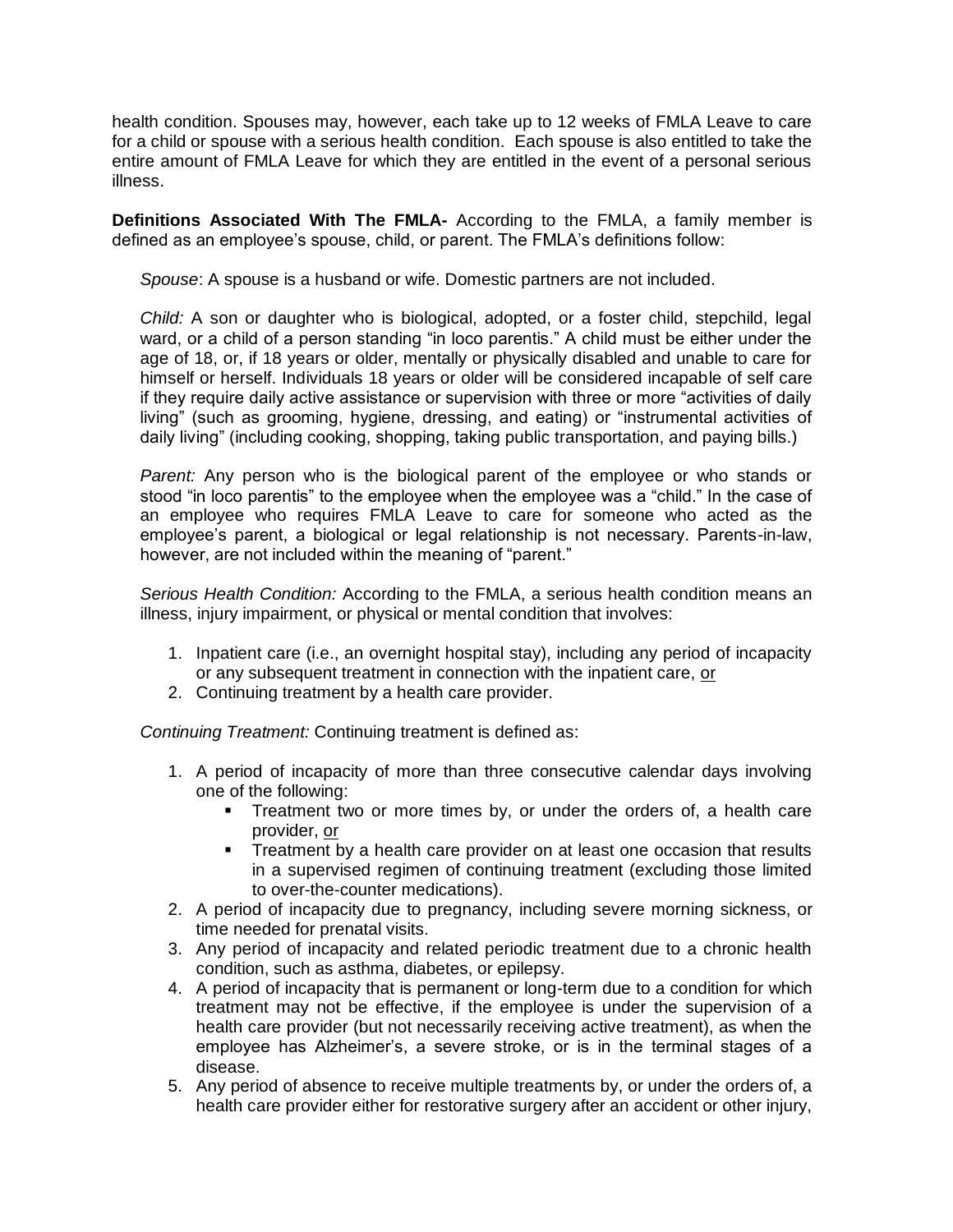or for a condition that would likely result in a period of incapacity of more than three consecutive calendar days if left untreated, such as dialysis for kidney disease or chemotherapy for cancer.

*Incapacity:* Incapacity is defined under the FMLA to mean the inability to work, attend school, or perform other regular activities due to the serious health condition, treatment therefore, or recovery there from.

*Health Care Provider:* The FMLA defines health care provider to include doctors of medicine or osteopathy; podiatrists; dentists; optometrists; chiropractors (limited to treatment consisting of manual manipulation of the spine); nurse practitioners; nurse midwives; clinical psychologists; clinical social workers; Christian Scientist practitioners (listed with the First Church of Christ, Scientist, in Boston); and, any other health care provider from whom the employer or its health plan will accept certification substantiating a claim for benefits. With the exception of Christian Science practitioners, the health care provider must be authorized to practice by the state. In the case of a work-related illness or injury, the City designates the health care provider to whom employees must go for treatment.

**Intermittent And Reduced Work Schedule Leave**- Leave on an intermittent basis refers to FMLA Leave taken in separate blocks of time periodically for the same serious health condition. For example, an employee may take intermittent leave for medical appointments that cannot be scheduled during non-work time, or may take several days at a time over many months, as required for treatment such as chemotherapy.

When intermittent FMLA Leave is needed to care for an immediate family member or for the employee's own serious illness and is for planned medical treatment, the employee must try to schedule treatment in order to prevent disruptions of the City's operations.

Leave on a reduced work schedule basis refers to FMLA Leave taken by reducing an employee's usual number of hours per work week or work day for a period of time, such as switching from full-time to part-time work for several weeks.

More than one FMLA Leave may be taken when each is taken on an intermittent or reduced work schedule basis. For example, an employee may take FMLA Leave for his or her own serious health condition and to care for his or her child with a serious health condition and to care for a parent with a serious health condition, all at the same time. All time taken, however, counts toward the total 12 weeks of FMLA Leave allowed during a calendar year.

Employees cannot be required to take more time off than is medically necessary. For example, an employee who needs two hours leave per day cannot be required to take four hours. Employees may not, however, take time off in increments of less than one hour.

Although an employee may be required to receive the City's permission to take FMLA Leave on an intermittent or reduced work schedule basis in some situations, permission is not needed when such a leave is medically necessary.

An employee taking FMLA Leave on an intermittent or reduced workweek basis may be temporarily transferred to an available alternate position with equivalent pay and benefits, if the employee is qualified for the position and if the position better accommodates the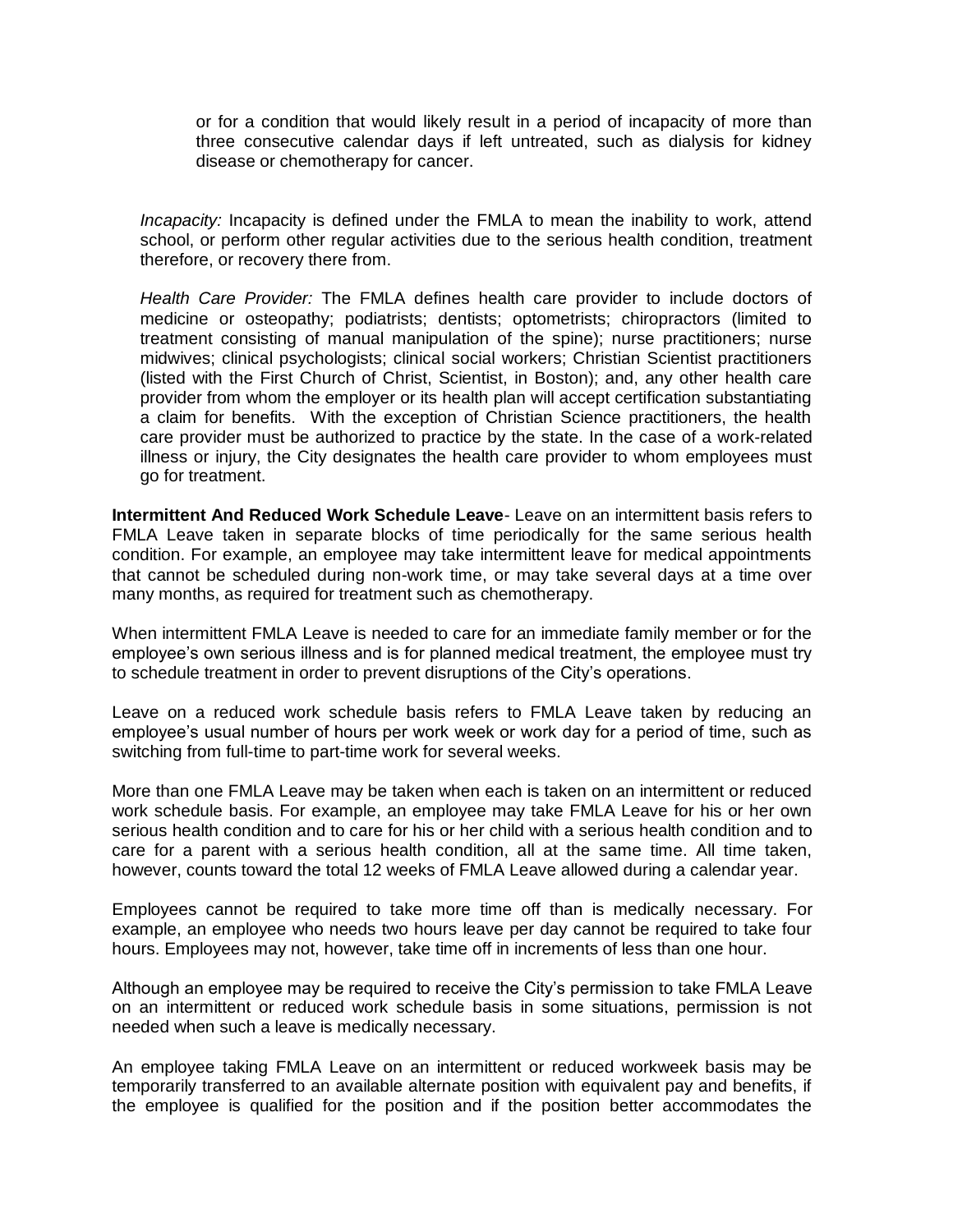recurring periods of leave. Employees who require FMLA Leave on an intermittent or reduced work week basis must submit a Request for Leave on an Intermittent or Reduced Work Schedule Basis Form to their Department Heads as far in advance of the need as practicable.

Employees must also comply with all other requirements related to FMLA Leave. Additionally, proof of the inability to schedule appointments for medical treatment outside of work time may be required.

**Medically Necessary-** According to the FMLA Act, intermittent or reduced work schedule leave is medically necessary, if an employee has a serious health condition that requires a treatment regimen which is best accommodated by this type of leave. If the need for intermittent or reduced work schedule leave is foreseeable based on planned medical treatment, the employee must make a reasonable effort to schedule the treatment to prevent disruptions of the City's operations.

**Birth, Adoption, Or Foster Care Of Children-** FMLA Leave for birth or placement for adoption or foster care must conclude within 12 months of the birth or placement.

**Conditions Not Covered Under The FMLA-** Conditions not covered under the FMLA include:

- 1. A regimen of continuing treatment including only over-the-counter medications, bed rest, drinking plenty of fluids, or any similar activities that can be initiated without a visit to a health care provider, unless something more serious is involved. Unless complications arise which require inpatient care or continuing treatment, the common cold, flu, earaches, upset stomach, minor ulcers, headaches (other than migraines), routine dental problems, and periodontal disease.
- 2. Food poisoning, unless it requires inpatient care or continuing treatment.
- 3. Allergies, unless they require inpatient care or continuing treatment.
- 4. Mental illness resulting from stress, unless it requires inpatient care or continuing treatment.
- 5. Cosmetic treatments (such as most treatments for acne or plastic surgery), unless inpatient hospital care is required or complications develop which require inpatient care or continuing treatment.
- 6. Incapacitation due to drug or alcohol abuse, unless the absence is for inpatient care or continuing treatment. Furthermore, according to the FMLA, an employee may not avoid disciplinary action for violations of a drug and alcohol policy simply by invoking the FMLA.

In some cases, multiple minor ailments, when combined, may be considered a serious health condition.

**Request For FMLA Leave-** All requests for FMLA Leave must be made by employees to their Department Heads in writing via completion of the Leave Request and Information Form from Human Resources.

Eligible employees who want to take FMLA Leave ordinarily must submit the Leave Request and Information Form at least 30 calendar days in advance of the need for leave, if the need for leave is foreseeable. If the employee's need is not foreseeable, the employee should submit the Leave Request and Information Form as far in advance as is practicable. The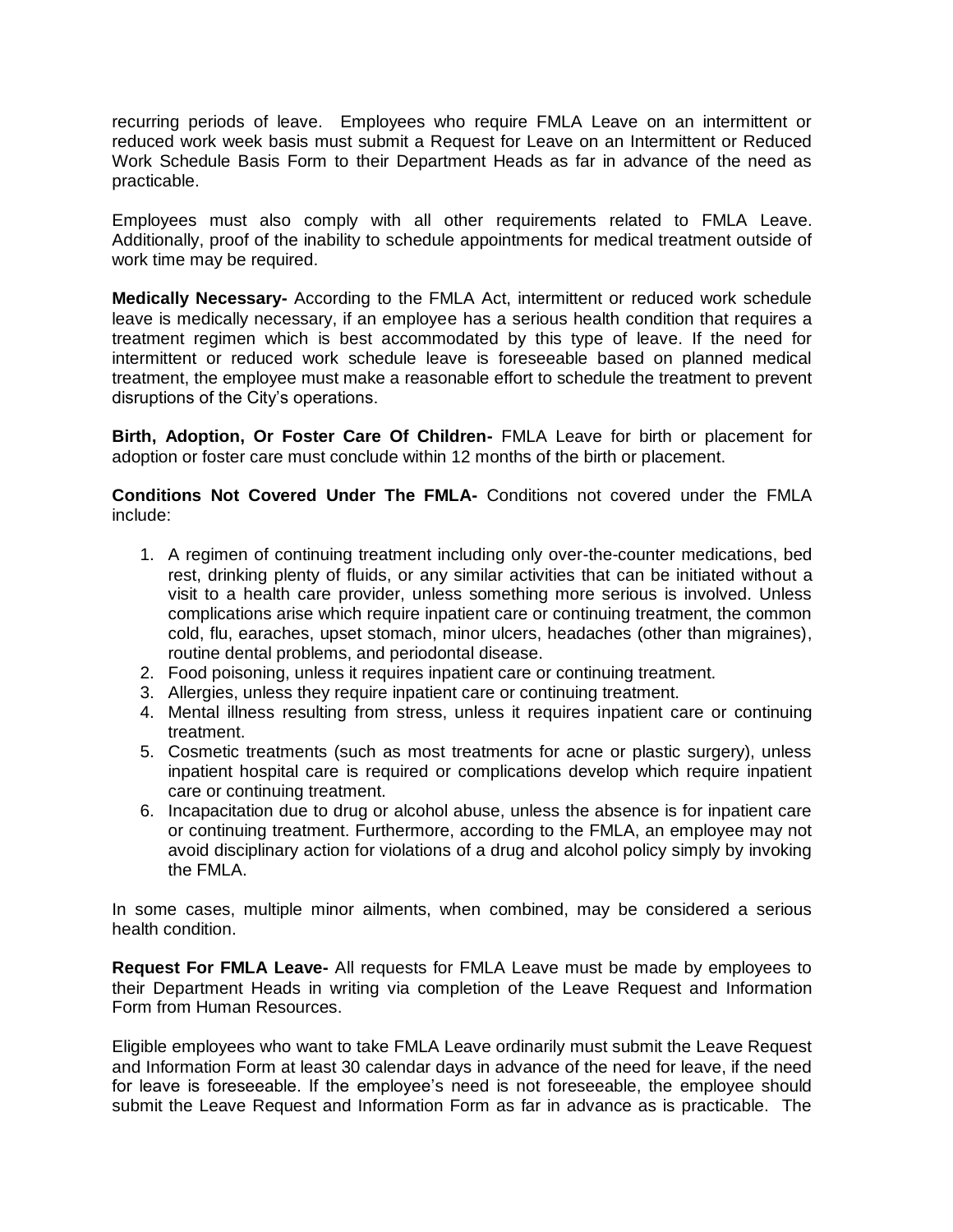City may delay FMLA Leave to employees who do not submit the Leave Request and Information Form in advance when there is a known foreseeable need for FMLA Leave.

**Medical Certifications-** The health care provider must provide initial and ongoing medical certification when the FMLA Leave is for an employee's own or a family member's serious health condition. When an FMLA Leave is for the birth of a child or to care for a child upon the child's placement with the employee for adoption or foster care, medical certification is not required.

The City may delay or deny approval of FMLA Leave for lack of proper medical certifications. Human Resources will provide employees with a Medical Certification Form to present to the health care provider. Generally, an employee has 15 days to provide medical certification from the health care provider after receiving notice of the requirement to do so from the City.

Medical certification must include: the date when the condition began, its expected duration, and a brief statement of treatment.

The City may, at its sole discretion, also require periodic medical re-certifications of the serious health condition of an employee, child, parent, or spouse and the employee's plan for returning to work.

The City also may require a second or third opinion, at the City's expense. When the FMLA Leave is a result of the employee's own serious health condition, a Fitness For Duty Report Form from the health care provider is required to return to work. In the event the healthcare provider charges the employee for a fit for duty form to be filled out, the City will reimburse the employee.

**Notice by the City to Employees Regarding FMLA Leave-**The City may not count an employee's absences as FMLA Leave, unless the City provides written notice to the employee. The City maintains the right, however, to start procedures to classify an illness as a serious health condition, if the period of incapacity is more than three consecutive calendar days, or for shorter absences related to chronic or recurring ongoing medical conditions, or for a work-related illness or injury, if applicable, even if an employee has not requested FMLA Leave.

The City also reserves the right to designate any qualifying leave as FMLA Leave regardless of whether the employee has specifically requested FMLA Leave.

**Compensation and Benefits Under The FMLA Leave Policy -** Leave taken under the FMLA Policy is unpaid. It is, however, the policy of the City to require employees to substitute other applicable accrued paid time for all or part of the unpaid FMLA leave.

An employee returning from FMLA Leave is entitled to any unconditional pay increases that occurred during the FMLA Leave.

**Service Time and Pay-** Eligible employees are not paid service pay while on **unpaid** leave, but employees are credited for service time while the employee is on leave. In other words service time will continue to accrue for an eligible employee showing no break in service while the employee is on leave. The employee's regular base salary and service pay (prorated over the remainder of the year) will commence upon his or her return to work.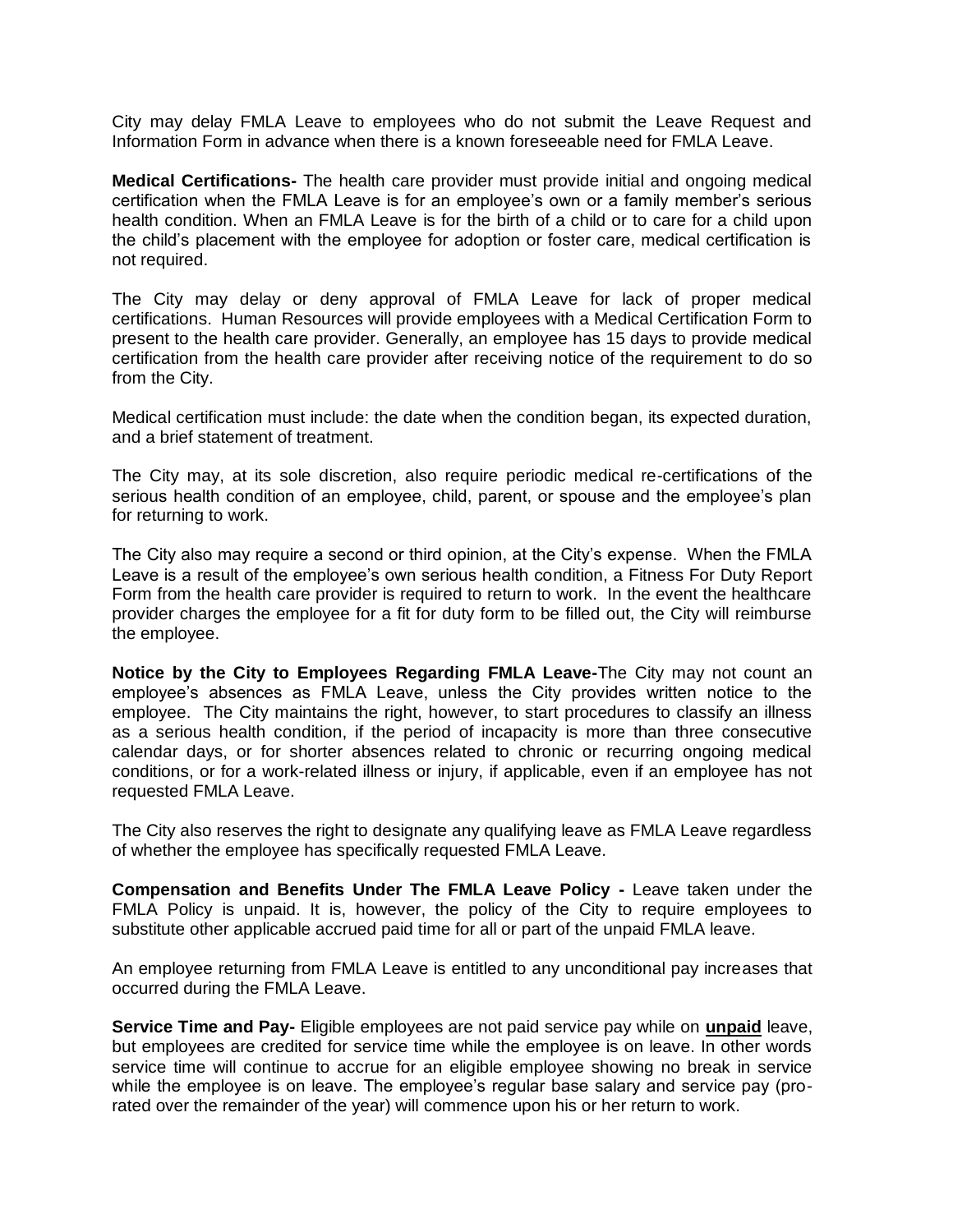**Benefits/Insurance Coverage-** Although an eligible employee's contributions made to PERF shall be interrupted during an unpaid FMLA Leave, no break shall be reflected in the employee's service credit. An eligible employee will continue to accrue PTO during the 12 week period of FMLA Leave (whether paid or unpaid) as allowed (continuously and/or intermittently and/or on a reduced work scheduled). An employee shall not receive Holiday pay or time off for Holidays during FMLA Leave. If a full-time employee is on an intermittent or reduced work schedule FMLA Leave, the employee will receive Holiday pay or time off for Holidays.

An employee is not entitled to Bereavement Time Off during FMLA Leave that is continuous. When FMLA Leave is taken on an intermittent or reduced work schedule basis, an employee is eligible for Bereavement Time Off.

Group health and dental insurance coverage will continue on the same basis as coverage would have been provided had the employee been continuously employed during the leave period as long as the employee pays his or her regular portion of the premium on a timely basis. Employees may make arrangements with Payroll to pay their portion of this insurance coverage. The employee's health and dental insurance coverage may be terminated, if the employee's premium payment is more than 30 days late.

Additionally, failure of the employee to return to work at the end of FMLA Leave may give the City the right to collect the employer-paid portion of premium contributions made while the employee was on FMLA Leave, unless the reason for not returning is a certified new or continuing serious health condition or other circumstance beyond the employee's control.

Group term life insurance and accidental death and dismemberment, and disability insurance coverage will remain in force at the City's expense on the same basis as if the employee were not on leave.

**Working While on FMLA Leave-** An employee who is self employed or accepts other employment or works for any other current employer during FMLA Leave must report such work immediately to Human Resources.

An employee who is self employed or accepts other employment or works for any other current employer, performing work of a like or similar character or exertion as that which the employee performed for the City, during FMLA Leave for a personal serious health condition shall be considered to have terminated employment with the City as of the date such employment began and may be required to reimburse the City for the employer-paid portion of group health insurance premium contributions made while the employee was on leave.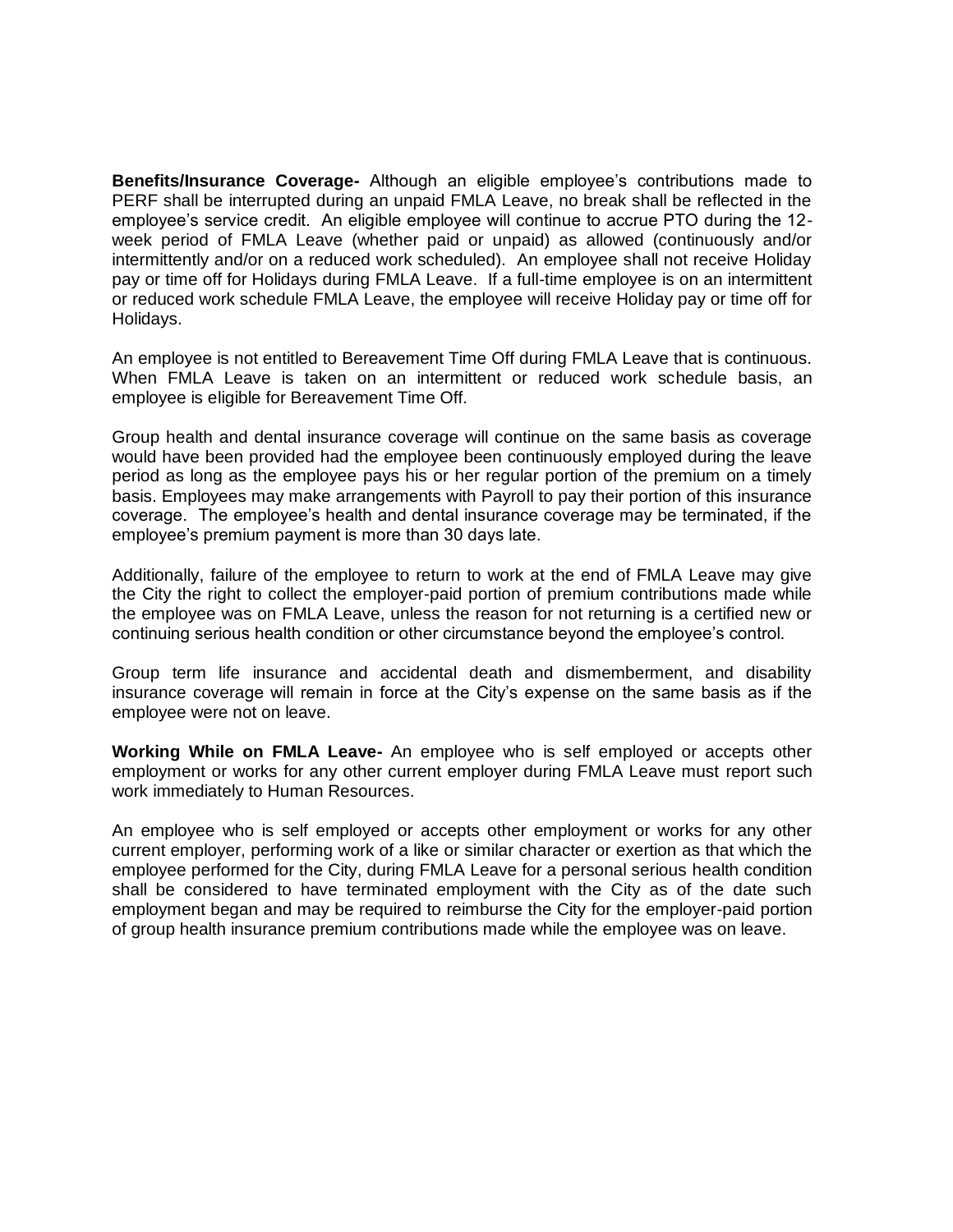**Job Restoration After FMLA Leave-** Every effort will be made by the City to hold an employee's position open until he or she returns to work from an approved FMLA leave. However, based upon the necessity of continuing operations during an employee's absence, the City may choose to fill any non-elected position. If the position is filled while an employee is on FMLA Leave, upon return to work, the employee will be placed in an equivalent position, with equivalent pay, benefits, and other terms and conditions of employment. In addition, the position into which the employee is placed, will have substantially similar duties. If an employee's position is eliminated during an FMLA Leave, through layoff or restructuring, the employee will not be entitled to return to his or her former or an equivalent position.

When the FMLA Leave is a result of the employee's own serious health condition, a Fitness For Duty Report Form from the health care provider is required prior to returning to work. In the event that the healthcare provider charges the employee for this service, the City will reimburse the employee.

Under the FMLA, the City cannot require an employee to work during FMLA Leave, until or unless the employee is fully restored to perform the essential functions of his or her job. The City, as stated above, however. makes every effort to accommodate restrictions placed on an employee by the health care provider. Such accommodations may take the form of FMLA Leave on an intermittent or reduced work schedule basis.

Employees who take FMLA Leave for their own serious health condition and do not return to work immediately following release from the health care provider, shall be considered to have voluntarily terminated employment as of the date of the release. A terminated employee may elect to continue his or her group health insurance and dental coverage, if any, through COBRA. (See Section 9.06) A terminated employee may be considered for future positions that become available, for which, in the City's opinion, the employee is qualified.

**Denial of Job Restoration- T**he City may deny job restoration at the end of FMLA Leave only in the following situations:

- 1. If the City can show that an employee would not otherwise have been employed at the time the employee requests restoration, such as when an employee's position is eliminated in a workforce reduction;
- 2. If the employee is unable to perform an essential function of the position because of a physical or mental condition, including the continuation of a serious health condition (although the City must comply with the ADA); or,
- 3. If the employee is a highly compensated "key" employee whose restoration is denied to prevent "substantial and grievous economic injury" to the City's operations. Although a key employee may not qualify for restoration, the employee is still entitled to take FMLA Leave and to receive all benefits of the leave. In order to deny restoration to a key employee, however, the City must, at the time leave is requested, give the employee a detailed written notice explaining the key employee exception.